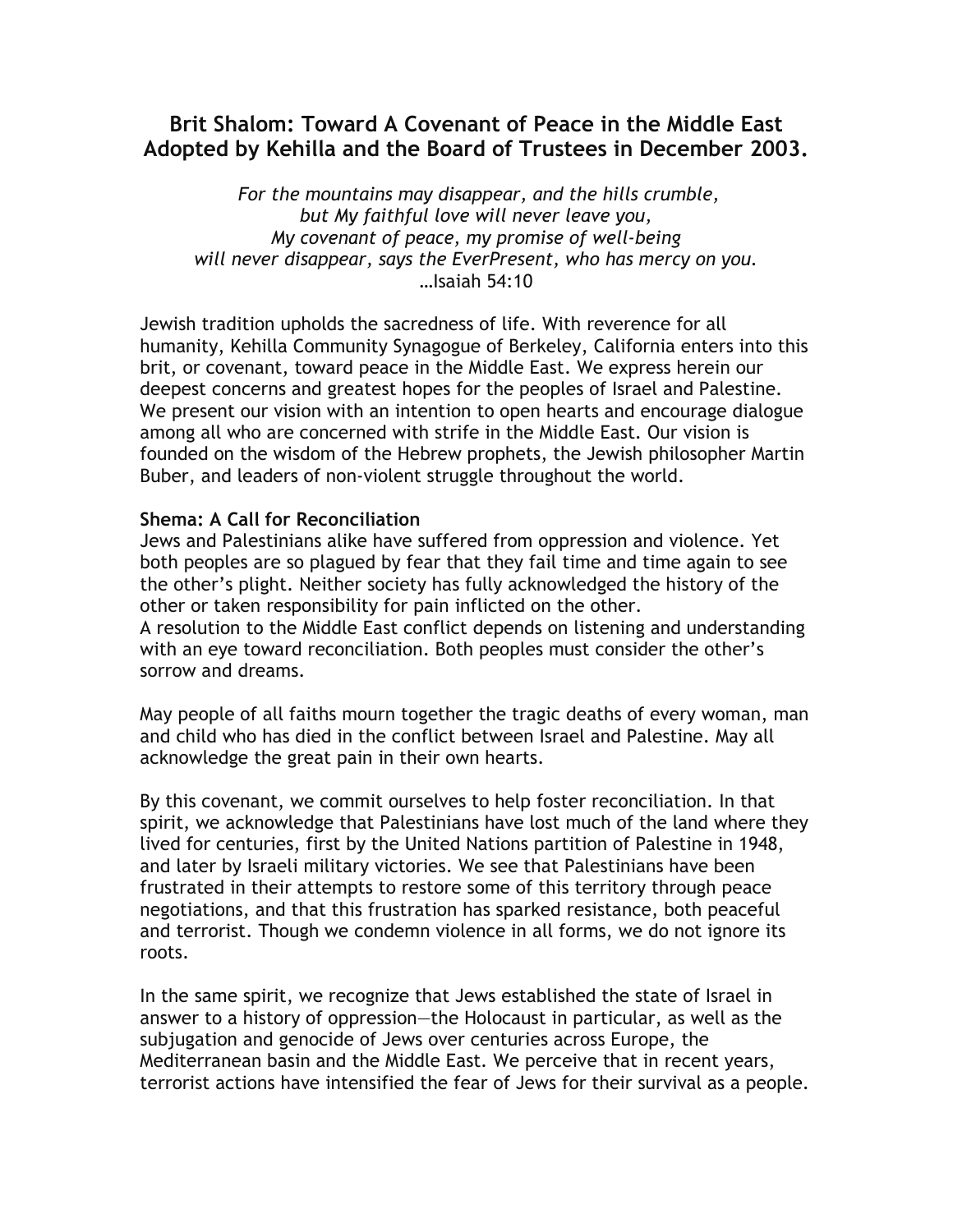We plead with those concerned for Middle East peace to initiate spiritual and educational programs that encourage constructive dialogue. Israelis, Palestinians, American Jews, Palestinian-Americans and caring people of all backgrounds can contribute by participating in such programs. There are a number of well established models for listening and dialogue, including Non-Violent Communication, Principled Negotiation and Compassionate Listening. In fulfillment of our covenant, Kehilla offers educational materials and training to all who wish to engage in study, dialogue and action toward peace. Programs for constructive dialogue would affirm each people's longing for a secure homeland. They would provide an opportunity for participants to learn about one another's experience. They would encourage Israelis and Palestinians to place their national narrative into a broader, common narrative. In this way, both peoples might see their plight in all its complexity, and understand the part they have played in their own difficult history. Such programs would be bring to light the common origins of Jewish, Muslim and Christian cultures, so that we might move toward a future free of poisonous antagonism among these groups. Stereotypes that disparage Jews or Arabs would meet their challenge, so that, in their place, a vision of common humanity might emerge.

We encourage all who are concerned for Middle East peace to promote training for Israeli and Palestinian leaders in methods of constructive dialogue and negotiation. Each partner in dialogue would listen with respect and a genuine intention to understand the concerns of the other. The partners would seek to identify common interests; their highest aim would be to arrive at a mutually acceptable agreement. Only when Israeli and Palestinian representatives see themselves standing on the same side–the side of justice and peace–can they examine reasonably the issues that have so long divided them.

We encourage Israelis and Palestinians to build bridges of cooperation in politics, economics, culture, education and spiritual life. May people, ideas, and resources flow freely between the two peoples.

May leaders in Israel and Palestine draw deeply upon the wisdom and experience of women. May women be fully represented at every level of civic leadership and peace-building.

## A Call to Renounce Violence

We pray for justice for Israelis and Palestinians alike. The cycle of violence stands to continue unless both peoples are free to pursue their national aspirations.

All those who support the Israeli and Palestinian peoples must renounce violence. To pursue justice and sovereign rights, there must be a halt to all violence and vengeance without preconditions, limits or terms. Military action, suicide bombings, collective punishment and retribution all constitute violence and vengeance.